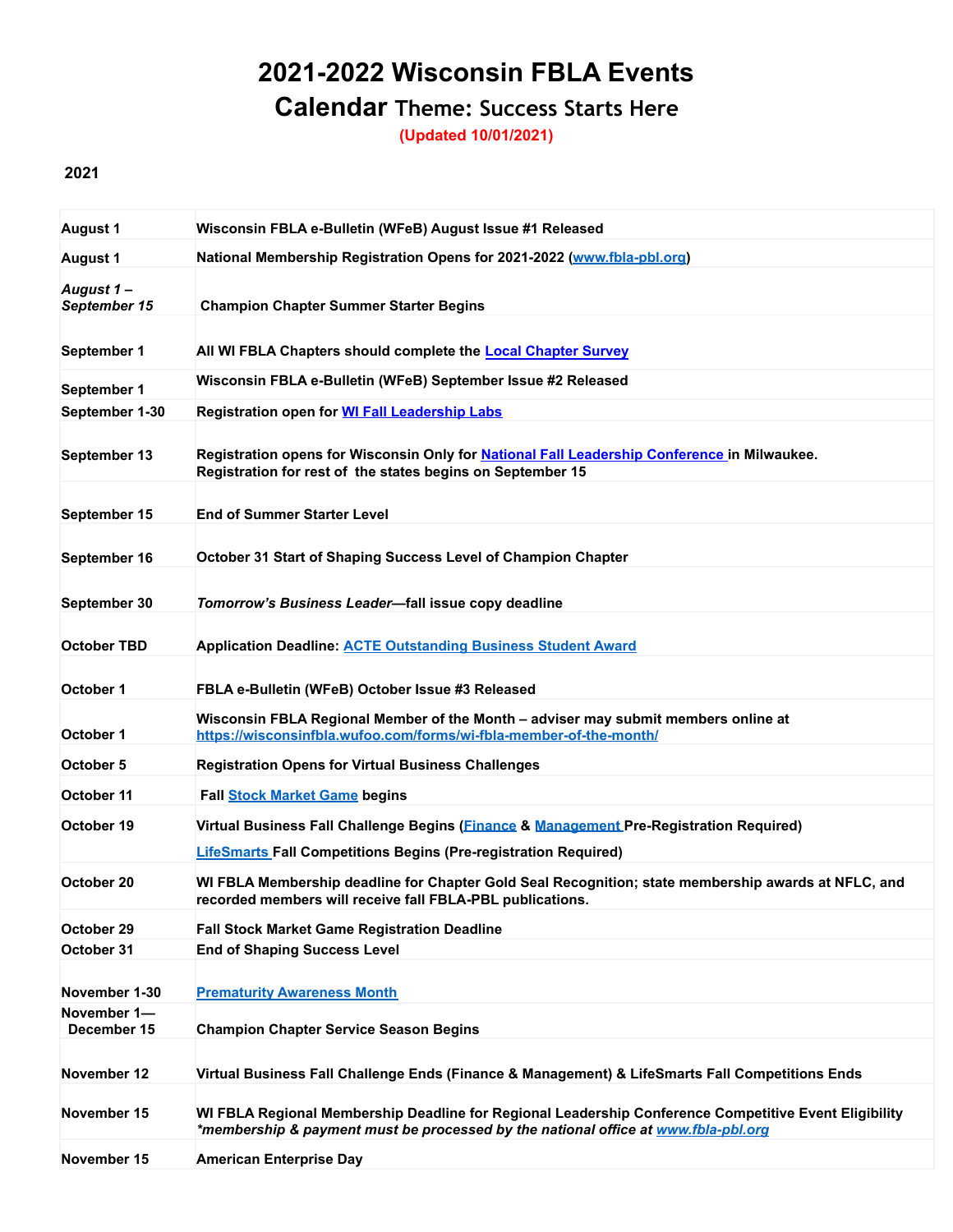| November 17                | <b>March of Dimes World Prematurity Day</b>                                                                                                                                                                                                                                                                                                                                                                                                                                                                                                                                                                                                                                                     |  |  |  |  |  |
|----------------------------|-------------------------------------------------------------------------------------------------------------------------------------------------------------------------------------------------------------------------------------------------------------------------------------------------------------------------------------------------------------------------------------------------------------------------------------------------------------------------------------------------------------------------------------------------------------------------------------------------------------------------------------------------------------------------------------------------|--|--|--|--|--|
| November 17                | WI Membership Verification via email (Must be completed by 4 PM November 17)                                                                                                                                                                                                                                                                                                                                                                                                                                                                                                                                                                                                                    |  |  |  |  |  |
| November 19-20             | <b>FBLA NFLC-Milwaukee</b>                                                                                                                                                                                                                                                                                                                                                                                                                                                                                                                                                                                                                                                                      |  |  |  |  |  |
| November 30                | Tomorrow's Business Leader - winter issue copy deadline                                                                                                                                                                                                                                                                                                                                                                                                                                                                                                                                                                                                                                         |  |  |  |  |  |
| December 1                 | Wisconsin FBLA e-Bulletin (WFeB) December Issue #4 Released                                                                                                                                                                                                                                                                                                                                                                                                                                                                                                                                                                                                                                     |  |  |  |  |  |
| December 1-<br>December 10 | WI Regional Leadership Conference (RLC) Registration closes at 4 pm on December 10<br>https://dpi.wi.gov/fbla/conferences/rlc                                                                                                                                                                                                                                                                                                                                                                                                                                                                                                                                                                   |  |  |  |  |  |
| December 1                 | WI Local Chapter Program of Work Due to State Office for Gold Seal Chapter                                                                                                                                                                                                                                                                                                                                                                                                                                                                                                                                                                                                                      |  |  |  |  |  |
|                            | WI Regional Vice President Applications for 2022-2023 are due to the State Office<br>https://dpi.wi.gov/fbla/resources/leadership<br>RLC Host School Training (online session) - WI RLC Host Schools Online Access Available                                                                                                                                                                                                                                                                                                                                                                                                                                                                    |  |  |  |  |  |
| December 10                | Dues deadline to receive winter publications                                                                                                                                                                                                                                                                                                                                                                                                                                                                                                                                                                                                                                                    |  |  |  |  |  |
|                            |                                                                                                                                                                                                                                                                                                                                                                                                                                                                                                                                                                                                                                                                                                 |  |  |  |  |  |
| December 15                | <b>End of Service Season</b>                                                                                                                                                                                                                                                                                                                                                                                                                                                                                                                                                                                                                                                                    |  |  |  |  |  |
| December 16 -<br>March 15  | <b>Champion Chapter- Celebration Season</b>                                                                                                                                                                                                                                                                                                                                                                                                                                                                                                                                                                                                                                                     |  |  |  |  |  |
| December 17                | <b>Fall Stock Market Game ends</b>                                                                                                                                                                                                                                                                                                                                                                                                                                                                                                                                                                                                                                                              |  |  |  |  |  |
| December 17                | <b>RLC Event Substitution/Cancellation Deadline (due to state office)</b>                                                                                                                                                                                                                                                                                                                                                                                                                                                                                                                                                                                                                       |  |  |  |  |  |
| 2022                       |                                                                                                                                                                                                                                                                                                                                                                                                                                                                                                                                                                                                                                                                                                 |  |  |  |  |  |
| January 3                  | Onsite Testing Administrator receive testing information/exams (via email)                                                                                                                                                                                                                                                                                                                                                                                                                                                                                                                                                                                                                      |  |  |  |  |  |
| January 4-14               | Testing Window: RLC Online Event Testing at Home School (must be submitted online by 4 PM on January<br>14)                                                                                                                                                                                                                                                                                                                                                                                                                                                                                                                                                                                     |  |  |  |  |  |
| January 4-14               | Nomination Application for 2022-2023 State Officer Candidates are due to the State Office<br>https://dpi.wi.gov/fbla/resources/leadership                                                                                                                                                                                                                                                                                                                                                                                                                                                                                                                                                       |  |  |  |  |  |
| January 14                 | <b>WI RLC Receipt Deadline: Forms submitted online</b><br><b>Demonstration &amp; Presentation Videos</b><br><b>PDF Reports</b><br>$\bullet$<br>Live Interview/Role-Play/Speech Event Contact<br>$\bullet$<br><b>Statement of Assurance for URL Web-Based Project</b><br>$\bullet$<br><b>Skill Production Event Materials</b><br>$\bullet$<br><b>RLC Adviser Responsibility &amp; Procedures</b><br>$\bullet$<br><b>RLC Community Service Award Form</b><br>$\bullet$<br>RLC registration fees due to host school<br>$\bullet$<br>Regional VP candidate campaign materials due to RLC host schools<br>$\bullet$<br>Wisconsin FBLA Lorraine Missling Scholarship Submission Deadline<br>$\bullet$ |  |  |  |  |  |
| <b>February 1</b>          | Virtual Business Spring Challenge Begins (Finance & Management Pre Registration Required)<br><b>LifeSmarts Spring Competitions Begins (Pre-registration Required)</b>                                                                                                                                                                                                                                                                                                                                                                                                                                                                                                                           |  |  |  |  |  |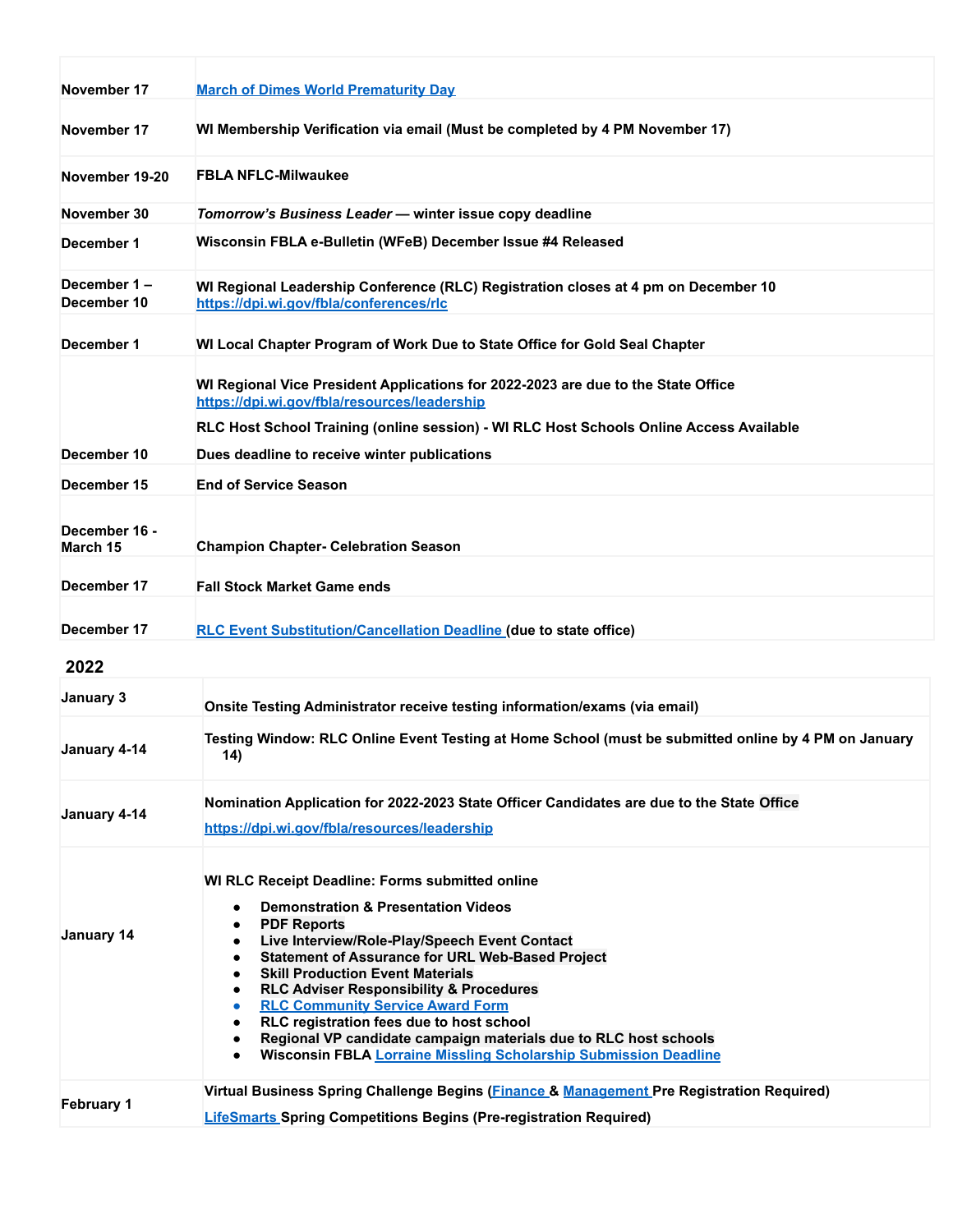| February 1-28                                                 | National and Wisconsin Career and Technical Education Month                                                                                                                                                                                   |  |  |  |  |
|---------------------------------------------------------------|-----------------------------------------------------------------------------------------------------------------------------------------------------------------------------------------------------------------------------------------------|--|--|--|--|
| <b>February 5</b>                                             | High School Regional Leadership Conferences (RLC)<br>Locations: Region I St. Croix, Region II Nekoosa, Region III Shiocton, Region<br>IV LaCrosse Central, Region V Madison Memorial, Region VI Campbellsport,<br><b>Region VII Oak Creek</b> |  |  |  |  |
|                                                               | 2022-2023 State Officer Screening (bring campaign materials for approval)                                                                                                                                                                     |  |  |  |  |
| February 9-10                                                 | CTSO State Officer Legislative Day-Madison, Wisconsin State Capitol                                                                                                                                                                           |  |  |  |  |
| <b>February 11</b>                                            | High School Skill Event Cancellation Deadline (due to State Office)                                                                                                                                                                           |  |  |  |  |
| <b>February 12</b><br>February 13-19                          | <b>Lead4Change Challenge Deadline</b><br><b>FBLA-PBL Week</b>                                                                                                                                                                                 |  |  |  |  |
|                                                               | Feb 13 - Share Your FBLA-PBL Story Day                                                                                                                                                                                                        |  |  |  |  |
|                                                               | Feb 14 - Webinar: National President's Forum & Fight to the Finish                                                                                                                                                                            |  |  |  |  |
|                                                               | Feb 15 - Each One Reach One<br>Feb 16 - Adviser Appreciation Day/Professional Attire Day                                                                                                                                                      |  |  |  |  |
|                                                               | WI Outstanding Adviser Award Form due via online submission                                                                                                                                                                                   |  |  |  |  |
| Feb 17 - Career Awareness Day<br>Feb 18 - FBLA-PBL Spirit Day |                                                                                                                                                                                                                                               |  |  |  |  |
|                                                               | Feb 19 - Community Service Day                                                                                                                                                                                                                |  |  |  |  |
| February 14                                                   | <b>Spring Stock Market Game Begin</b>                                                                                                                                                                                                         |  |  |  |  |
| February 14-24                                                | <b>High School SLC Registration Window</b><br>*New in 2020 – paid members who join after November 15 regional membership eligibility deadline may<br>still compete in SLC/NLC level events that do not have a required regional component.    |  |  |  |  |
| February 15-25                                                | High School SLC Housing Reservation Form Submission Link Opens<br>(Due by February 25,2022 at 4 PM)                                                                                                                                           |  |  |  |  |
| <b>February 15</b>                                            | <b>SLC National Anthem Audition Form Submission due to State Office</b>                                                                                                                                                                       |  |  |  |  |
| <b>February 21</b>                                            | Onsite High School Testing Administrators receive testing information/exams (via email)                                                                                                                                                       |  |  |  |  |
| <b>February 21</b>                                            | Tomorrow's Business Leader - Chapter News for submission                                                                                                                                                                                      |  |  |  |  |
| February 22 -<br>March 1                                      | High School SLC Testing Window: Skill Event Testing at Home School<br>(must be submitted online by 4 PM on March 1)                                                                                                                           |  |  |  |  |
| February 25                                                   | Virtual Business Spring Challenge and LifeSmarts Ends                                                                                                                                                                                         |  |  |  |  |
| March 1                                                       | Wisconsin FBLA e-Bulletin (WFeB) March Issue #5 Released                                                                                                                                                                                      |  |  |  |  |
| March 1                                                       | <b>March of Dimes Grant Report Due</b><br>Official Membership Count Recorded for SLC Largest Local Chapter Award                                                                                                                              |  |  |  |  |
|                                                               | <b>SLC Event Substitution/Cancellation Deadline</b>                                                                                                                                                                                           |  |  |  |  |
| March 1                                                       | <b>SLC Registration Fees due to State Office</b><br>٠<br>All HS pre-judged and skill event materials are due to state office (must be received) State Officer<br>٠<br>campaign materials due to State Office                                  |  |  |  |  |
|                                                               | <b>National Dues due</b><br>SLC Community Service Award Form due to State Office (must be submitted using online form)<br>$\bullet$                                                                                                           |  |  |  |  |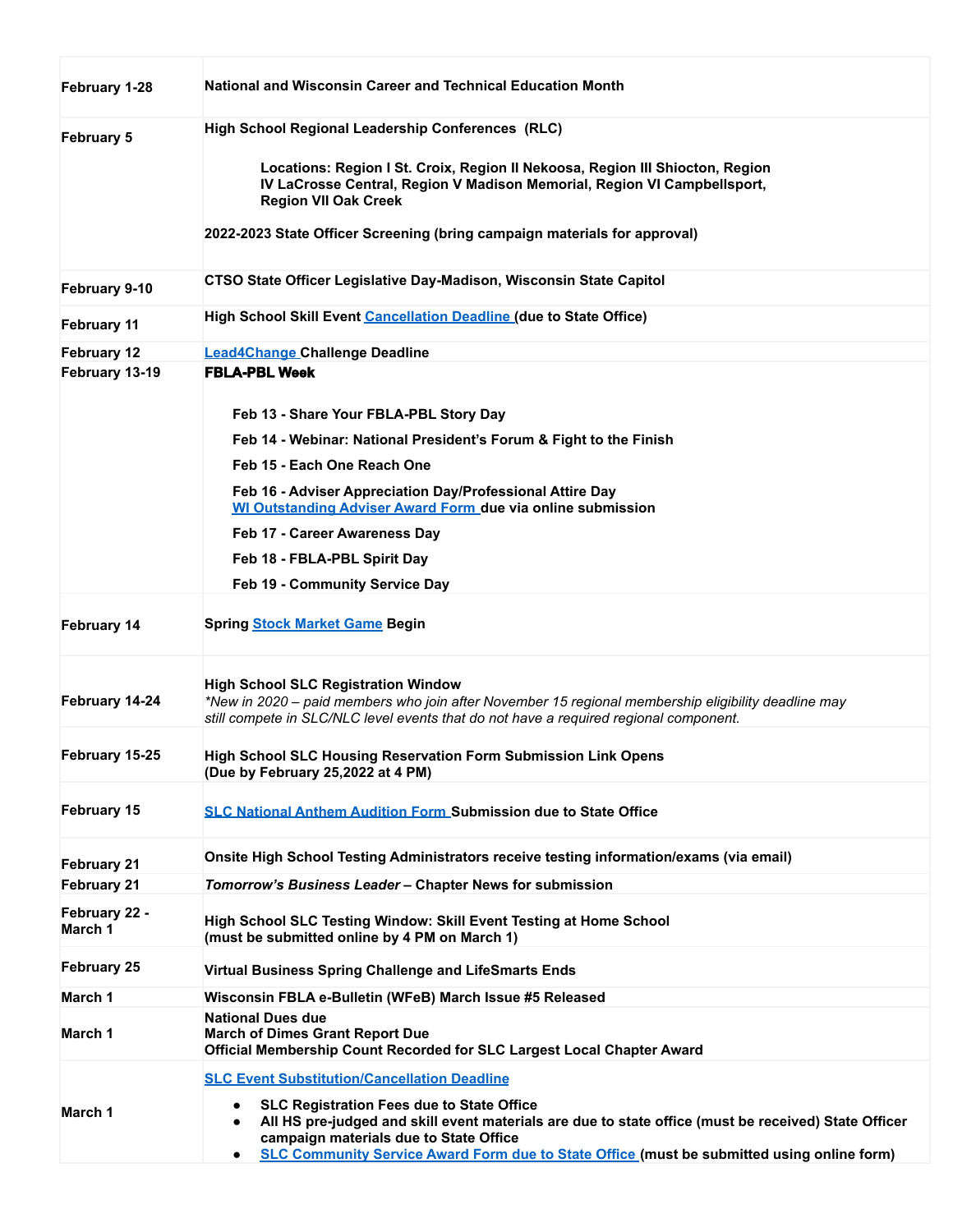|                    | <b>SLC Adviser Responsibilities &amp; Procedures Form due to State Office</b><br>$\bullet$<br>Wisconsin Business Person of the Year Nomination due to the State Office<br>Nomination Application for 2021-2022 National Officer Candidates are due to the State Office<br>$\bullet$<br>*Nominees must be endorsed by membership at the State Leadership Conference prior to<br>$\bullet$<br>submitting an application to the national office. https://dpi.wi.gov/fbla/resources/leadership |  |  |  |  |  |
|--------------------|--------------------------------------------------------------------------------------------------------------------------------------------------------------------------------------------------------------------------------------------------------------------------------------------------------------------------------------------------------------------------------------------------------------------------------------------------------------------------------------------|--|--|--|--|--|
| March <sub>5</sub> | <b>Spring Stock Market Game Registration deadline</b>                                                                                                                                                                                                                                                                                                                                                                                                                                      |  |  |  |  |  |
| March 15           | <b>CTE Celebration Ends</b>                                                                                                                                                                                                                                                                                                                                                                                                                                                                |  |  |  |  |  |
| <b>March 28-29</b> | State Leadership Conference in Madison https://dpi.wi.gov/fbla/conferences/slc                                                                                                                                                                                                                                                                                                                                                                                                             |  |  |  |  |  |
| <b>April 1</b>     | FBLA national dues payment deadline for competitors, national candidates and voting delegates<br><b>Award submission deadline</b><br><b>Distinguished Business Leader Scholarship</b><br>$\bullet$<br><b>Chapter/State Membership Recognition Awards</b><br>$\bullet$<br>National Bylaw Amendment Proposal submission deadline                                                                                                                                                             |  |  |  |  |  |
| April 15           | <b>NLC Registration Opens</b>                                                                                                                                                                                                                                                                                                                                                                                                                                                              |  |  |  |  |  |
| April 20           | NLC Skill Event Participant Online Form Due to the State Office                                                                                                                                                                                                                                                                                                                                                                                                                            |  |  |  |  |  |
| April 22           | <b>Spring Stock Market Game Ends</b>                                                                                                                                                                                                                                                                                                                                                                                                                                                       |  |  |  |  |  |
| May 1              | FBLA Adviser Wall of Fame: Application postmark deadline<br>Wisconsin FBLA e-Bulletin (WFeB) May Issue #5 Released                                                                                                                                                                                                                                                                                                                                                                         |  |  |  |  |  |
| <b>May 2-13</b>    | Testing Window: NLC Skill Event Testing at Regional Technical Colleges As Arranged                                                                                                                                                                                                                                                                                                                                                                                                         |  |  |  |  |  |
| May 3              | <b>BAA Capstone Submission Deadline for Competitive Review</b>                                                                                                                                                                                                                                                                                                                                                                                                                             |  |  |  |  |  |
| May 6              | End of Year Report due to State Office (Gold Seal Chapter Requirement)                                                                                                                                                                                                                                                                                                                                                                                                                     |  |  |  |  |  |
| May 10             | <b>National Office Receipt Deadlines:</b><br>• NLC intern application<br>. NLC Businessperson of the Year nomination submitted by State Office<br>. NLC competitive event registration (submitted by state adviser)***<br>. All pre-judged components (reports, websites, statement of assurances)<br>must be submitted to the FBLA-PBL National Center by 11:59 p.m. Eastern<br>Time on the second Wednesday in May<br>• NLC Early Bird Registration Due                                  |  |  |  |  |  |
| <b>May 15</b>      | National Officer Candidate application: Receipt deadline (4:00 p.m. Central Time)                                                                                                                                                                                                                                                                                                                                                                                                          |  |  |  |  |  |
| May 17             | National Office Receipt Deadline: All production tests must be submitted by 11:59 p.m. EST<br><b>FBLA Local Voting Delegates: Registration Deadline</b>                                                                                                                                                                                                                                                                                                                                    |  |  |  |  |  |
| June 1             | <b>March of Dimes Fundraising Report receipt deadline</b>                                                                                                                                                                                                                                                                                                                                                                                                                                  |  |  |  |  |  |
| June 7             | Last day to make competitive event name changes (11:59 p.m. Eastern Time on the first Friday<br>in June) *Deadline at noon for Wisconsin event participants so the state office can submit<br>rosters by national deadline.                                                                                                                                                                                                                                                                |  |  |  |  |  |
| June 8             | <b>FBLA Local Voting Delegates Registration Deadline</b><br><b>Registration &amp; Payment Receipt Deadline</b>                                                                                                                                                                                                                                                                                                                                                                             |  |  |  |  |  |
| <b>June 13-16</b>  | <b>State Officer Training (Madison)</b>                                                                                                                                                                                                                                                                                                                                                                                                                                                    |  |  |  |  |  |
| June 29-July 2     | FBLA National Leadership Conference - Chicago, IL                                                                                                                                                                                                                                                                                                                                                                                                                                          |  |  |  |  |  |